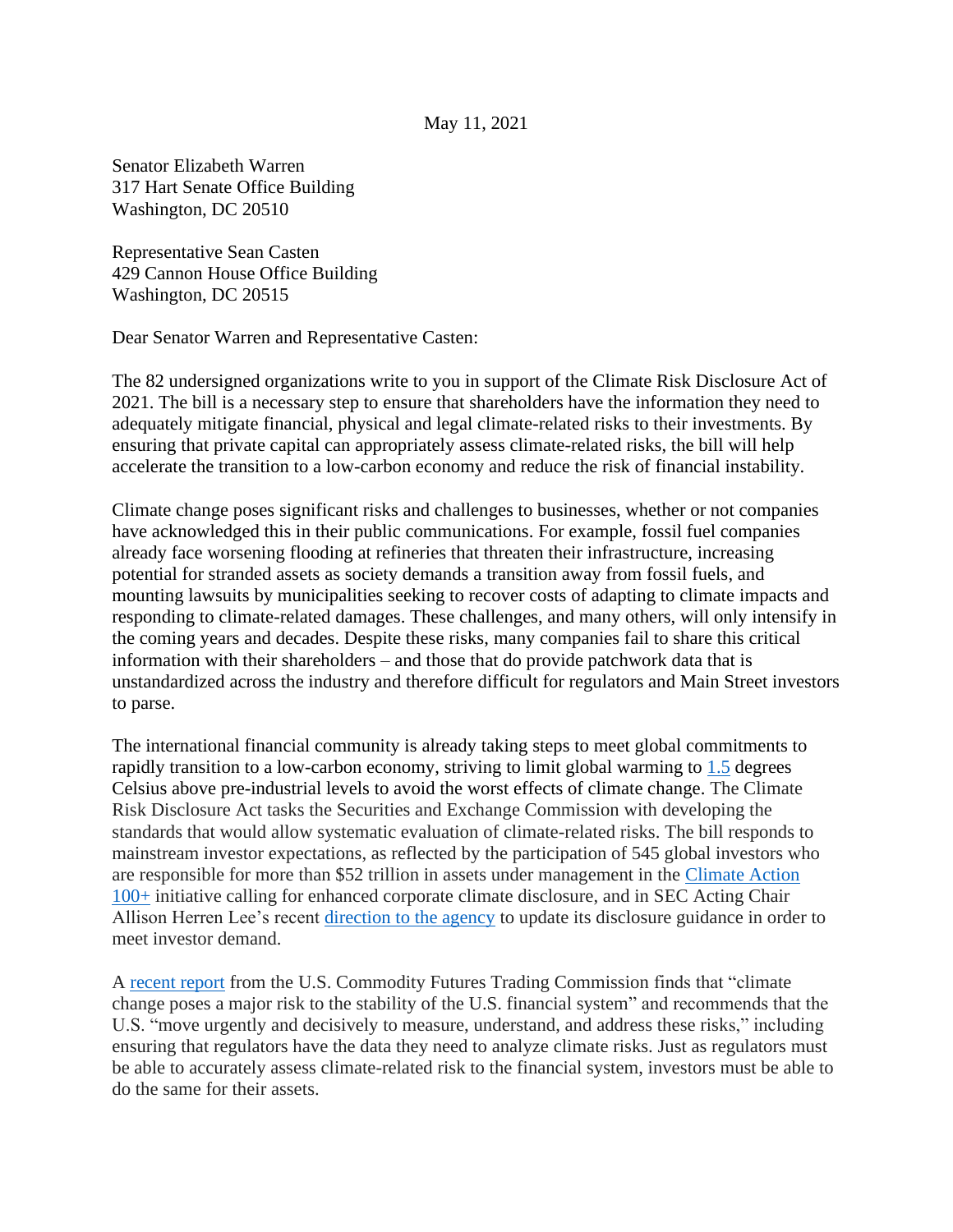Ensuring that climate risk disclosure is standardized will allow companies and investors especially those managing state employee pension funds and other long-term portfolios—to plan for a low-carbon future and guarantee that science and data guide the process.

We are grateful for your leadership in addressing the necessity of climate risk disclosure and holding public companies accountable to their shareholders.

Sincerely,

Union of Concerned Scientists 1000 Grandmothers for Future Generations 350 Butte County 350 New Orleans 350 Silicon Valley 350Hawaii 350NYC 350PDX Alliance for Affordable Energy Anthropocene Alliance Appalachian Trail Organization Business Forward Businesses for a Livable Climate CA Businesses for a Livable Climate Call to Action Colorado CatholicNetwork US Center for Biological Diversity Center for International Environmental Law Ceres Change The Chamber Clean Energy Action - Colorado Climate Finance Action Climate Hawks Vote Climate Law & Policy Project CO Businesses for a Livable Climate Colorado Small Business Coalition Dayenu: A Jewish Call to Climate Action DNC Environment and Climate Crisis Council Earth Action, Inc. **Earthjustice** EarthRights International **Earthworks** Empower our Future - Colorado Evergreen Action Extinction Rebellion San Francisco Bay Area Fossil Free California